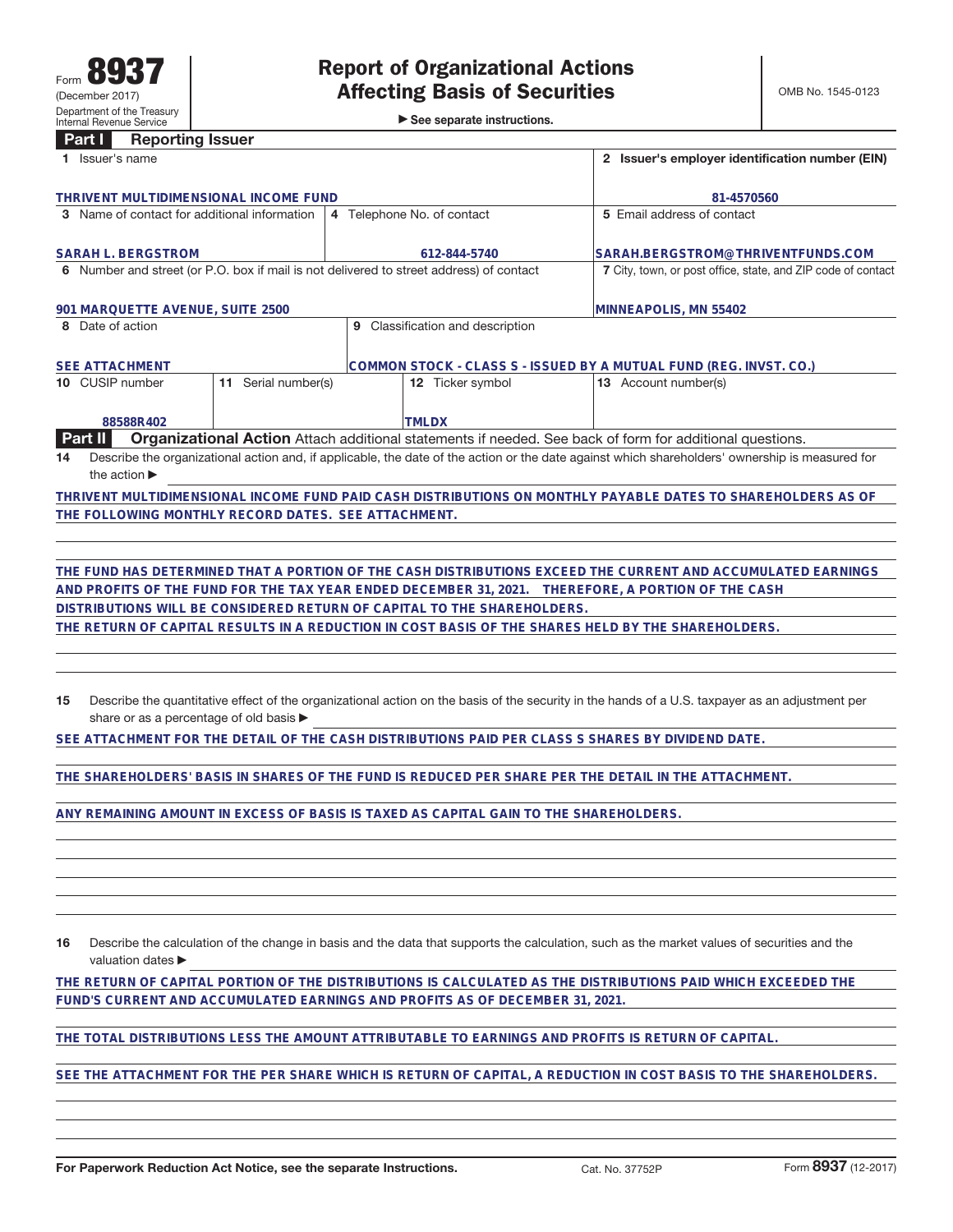**Part II Organizational Action** (continued)

17 List the applicable Internal Revenue Code section(s) and subsection(s) upon which the tax treatment is based  $\blacktriangleright$ 

| <b>IRC 316(a)</b> |  |
|-------------------|--|
| IRC 301(c)        |  |
|                   |  |

**THESE SECTIONS OF THE INTERNAL REVENUE CODE WERE USED TO DETERMINE THE PORTION OF THE DISTRIBUTION WHICH IS CONSIDERED DIVIDEND INCOME AND THE PORTION WHICH IS CONSIDERED A RETURN OF CAPITAL.**

18 Can any resulting loss be recognized?  $\triangleright$  NO LOSS IS RECOGNIZED ON THE RETURN OF CAPITAL TRANSACTION; HOWEVER, THE **SHAREHOLDERS' BASIS IN THE SHARES OF THE FUND IS REDUCED BY THE RETURN OF CAPITAL AMOUNT THUS IMPACTING THE SHAREHOLDERS' GAIN OR LOSS UPON DISPOSITION OF THE SHARES.**

19 Provide any other information necessary to implement the adjustment, such as the reportable tax year  $\blacktriangleright$ **THE REPORTABLE TAX YEAR IS THE YEAR ENDED DECEMBER 31, 2021.**

**Sign Here** Under penalties of perjury, I declare that I have examined this return, including accompanying schedules and statements, and to the best of my knowledge and belief, it is true, correct, and complete. Declaration of preparer (other than officer) is based on all information of which preparer has any knowledge. Signature  $\blacktriangleright$  Date  $\blacktriangleright$ Print your name ► Sarah L Bergstrom, Signed Copy Maintained in Taxpayer Records Title ► Assistant Treasurer, 2/8/2022 **Paid Preparer Use Only** Print/Type preparer's name Preparer's signature Date Date Check if self-employed PTIN Firm's name  $\blacktriangleright$ Firm's address  $\blacktriangleright$ Firm's  $EIN$ Phone no. Send Form 8937 (including accompanying statements) to: Department of the Treasury, Internal Revenue Service, Ogden, UT 84201-0054